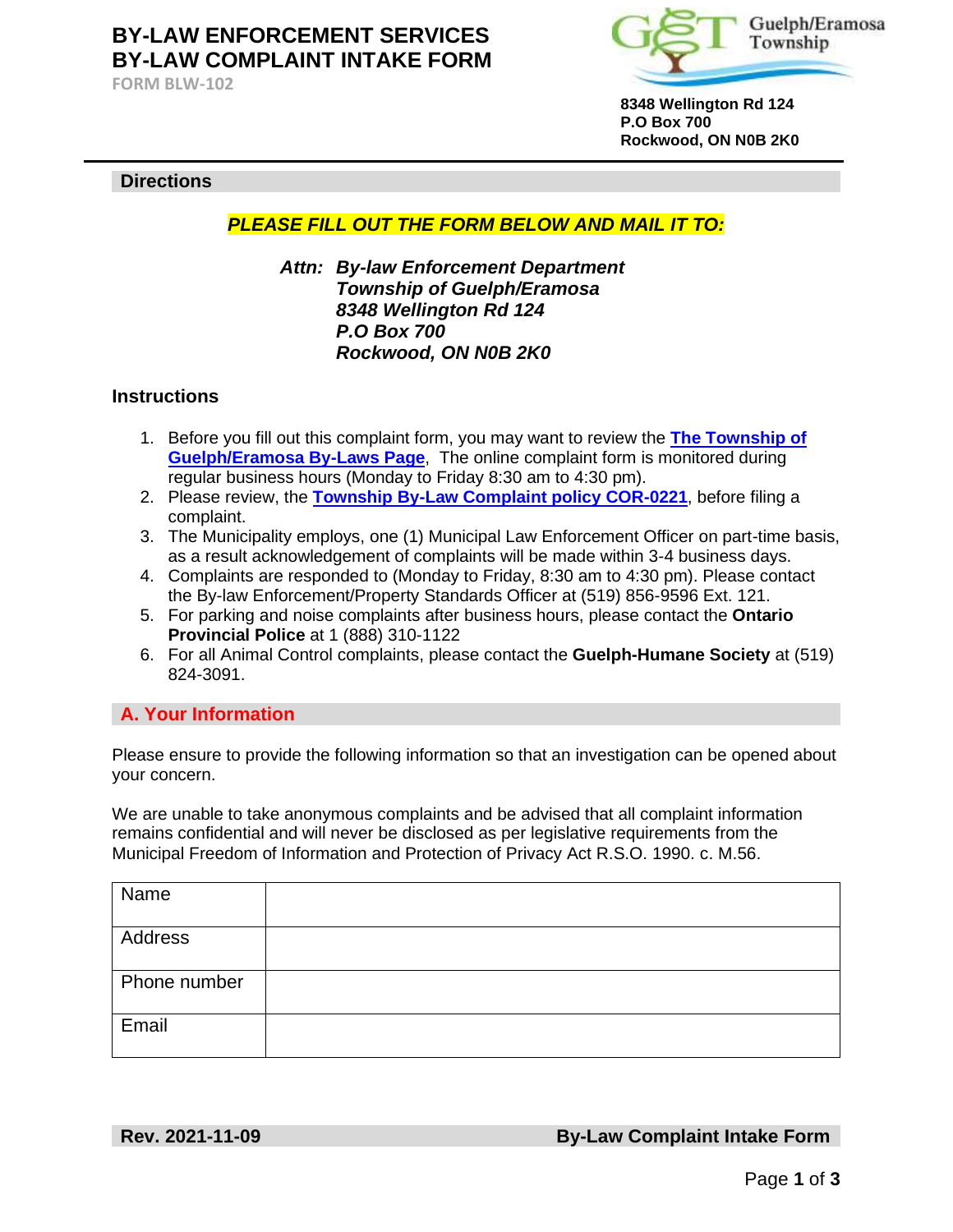# **B. Address/Location of alleged violation:**

To assist in the processing of your complaint efficiently, the minimum information we require completed in this section is the address or intersecting street and city of the property for inspection. Any additional information you can provide such as a first and/or last name of the property owner is helpful but not essential.

# **Name of Complaint Property Owner (if known):**

# **C. Nature of Complaint**

- ☐ Animal Control
- ☐ Exterior Property Maintenance (roof, windows, doors etc. that are broken or in need of major repair)
- ☐ Garbage and Debris (residential and/or commercial properties)
- ☐ Illegal use of property (zoning)
- ☐ Long grass (more than 8 inches)
- ☐ Noise (only noise during business hours, afterhours Weeknds or Holidays, please contact OPP)
- ☐ Potential Vacant Building
- ☐ Parking Enforcement
- ☐ Illegal Site Alteration
- ☐ ✔

# **Details of alleged violation:**

**Rev. 2021-11-09 By-Law Complaint Intake Form**